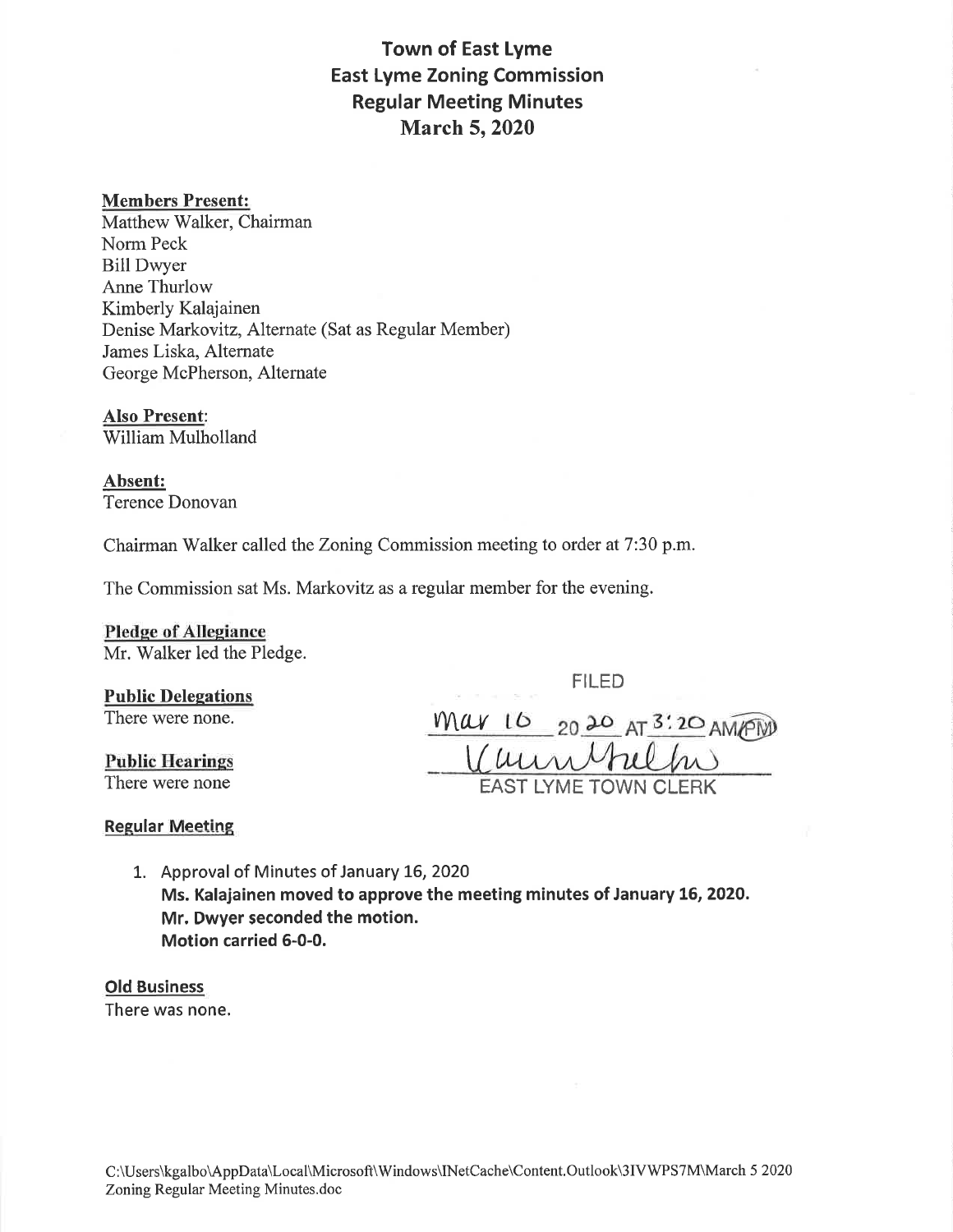### New Business

- 1. Application of Steve Carpenteri for Niantic Bay Inn, Inc, (aka Lyme Tavern), for renewal of a Special Permit for Outdoor Dining at 229 W Main Street, Niantic. Mr. Walker asked that this item be scheduled for Public Hearing April 2, 2020.
- 2. Application of Julie Smart, for Smarty's, for renewal of a Special Permit for Outdoor Dining at property identified in the application as 215 Main Street, Niantic. Mr. Walker asked that this item be scheduled for Public Hearing April 2, 2020.
- 3. Application of Steve Turner, for Lillian's, for a renewal of a Special Permit for Outdoor Dining at374 Main Street, Niantic. Mr. Walker asked that this item be scheduled for Public Hearing April 2, 2020.
- 4. Application of Edwardo Martone, for Constello's, for a Special Permit for Outdoor Dining at 11 East Pattagansett Road, Niantic. Mr. Walker asked that this item be scheduled for Public Hearing April 2, 2020.
- 5. Application of Nejla Okguz, for Niantic Pizza, for a Renewal of a Special Permit for Outdoor Dining at property identified in the application as 53 West Main Street, Niantic. Mr. Walker asked that this item be scheduled for Public Hearing April 2, 2020.
- 6. Application of Lionheart for a Renewal of a Special Permit for Outdoor Dining at property identified in the application as 267-283 Main Street, (aka 13 Hope Street), Niantic. Mr. Walker asked that this item be scheduled for Public Hearing April 2, 2O2O.
- 7. Application of Timothy O'Reilly, Owner, East Lyme Café, LLC dba Smokey O'Grady's, for a Renewal of a Special Permit for Outdoor Dining at property identified in the application as 306 Flanders Road, Niantic. Mr. Walker asked that this item be scheduled for Public Hearing April 16, 2020.
- 8. Application of Leo Roche, for Strive LLC, for a Renewal of a Special Permit for Outdoor Dining at property identified in the application as 247-2 Main Street, Niantic. Mr. Walker asked that this item be scheduled for Public Hearing April 16, 2020.
- 9. Application of Harry and Trifonas Loginidis d/b/a Family Pizza for a renewal of a Special Permit for Outdoor Dining at property identified in the application as 233 Main Street, Niantic. Mr. Walker asked that this item be scheduled for Public Hearing April 16, 2020.
- 10. Application of Kostas Anastasiou, for Niantic Diner, for a renewal of a Special Permit for Outdoor Dining at 26 W Main Street, Niantic. Mr. Walker asked that this item be scheduled for Public Hearing April 15, 2020.
- LL. Application of Teddy lgnatiadis for Main Street Grille, for a renewal of Special Permit for Outdoor Dining at 252 Main Street, Niantic. Mr. Walker asked that this item be scheduled for Public Hearing April 16, 2020.